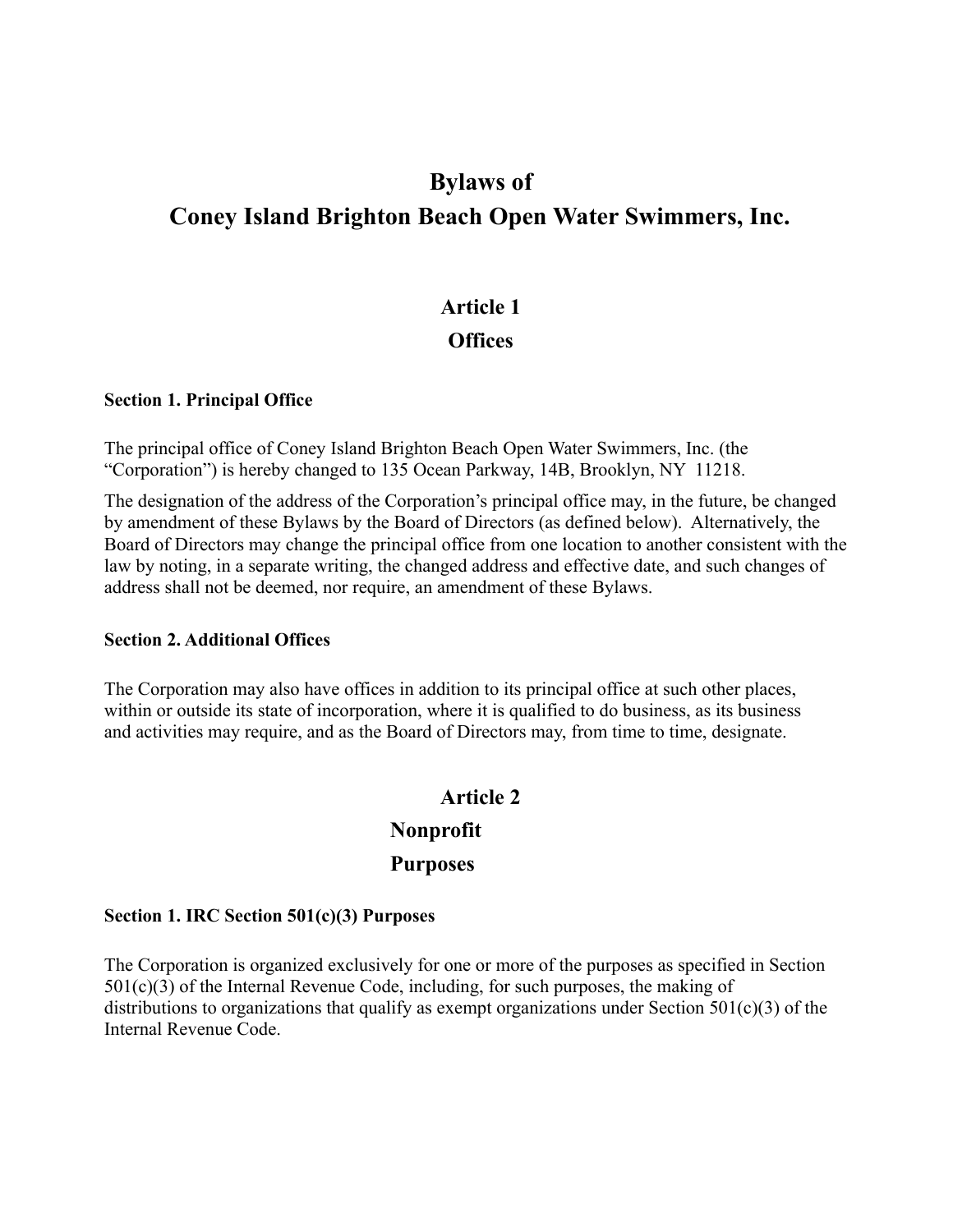### **Section 2. Specific Purposes**

The specific purposes of the Corporation are encompassed by those embodied in the Articles of Incorporation (as set forth in the Certificate of Incorporation), and include, without limitation, the following:

- to provide opportunities for open water swim training over various distances and under various water temperatures and other conditions;
- to organize and host amateur open water swim races, including races that (i) highlight the history of New York's boroughs as related to the waterfront, and (ii) involve local communities; and
- $\bullet$  to engage with, and support, other Section 501(c)(3) organizations that promote (i) open water swimming, and (ii) the development and environmental protection of local communities.

### **Section 3. Members of the Corporation**

The Corporation may maintain a membership ("Membership", "Members" and "Member", as appropriate). In exchange for a reasonable fee to be determined by the Board of Directors, each Member shall enjoy certain opportunities and services provided by the Corporation pursuant to this Article, as determined by the Board of Directors.

No Member of the Corporation shall have any control, voting right, or other form of authority over the Corporation, unless that Member is also a Director or an Officer as defined below.

# **Article 3**

# **Directors**

### **Section 1. Number**

The Corporation shall have no fewer than three Directors and no more than eleven Directors (individually "Director", and collectively the "Board of Directors").

### **Section 2. Qualifications**

Directors shall be of the age of majority in this state.

### **Section 3. Powers**

Unless otherwise required by law or the Articles of Incorporation, the activities and affairs of the Corporation shall be conducted under, and all Corporate powers shall be exercised by or under the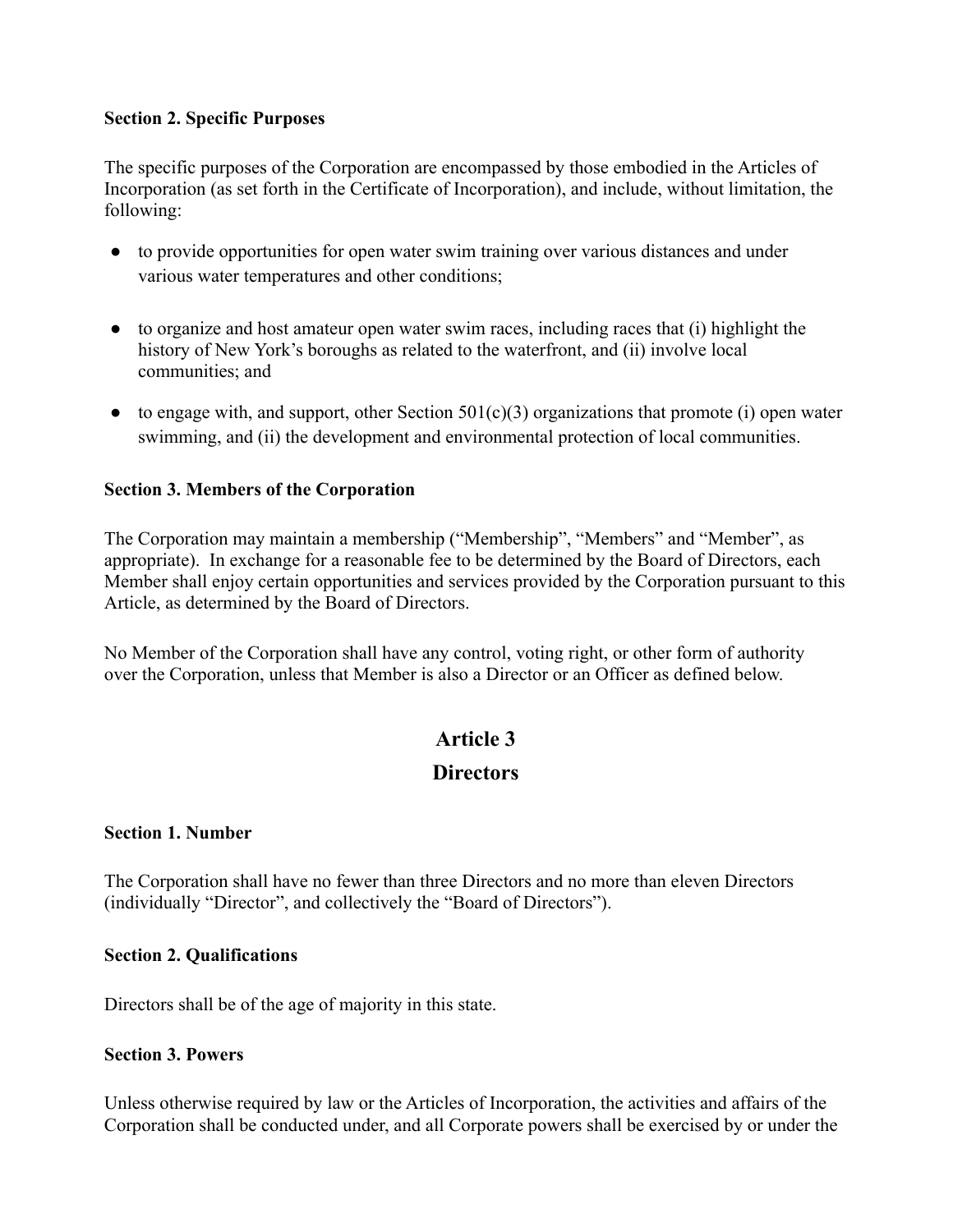direction of, the Board of Directors.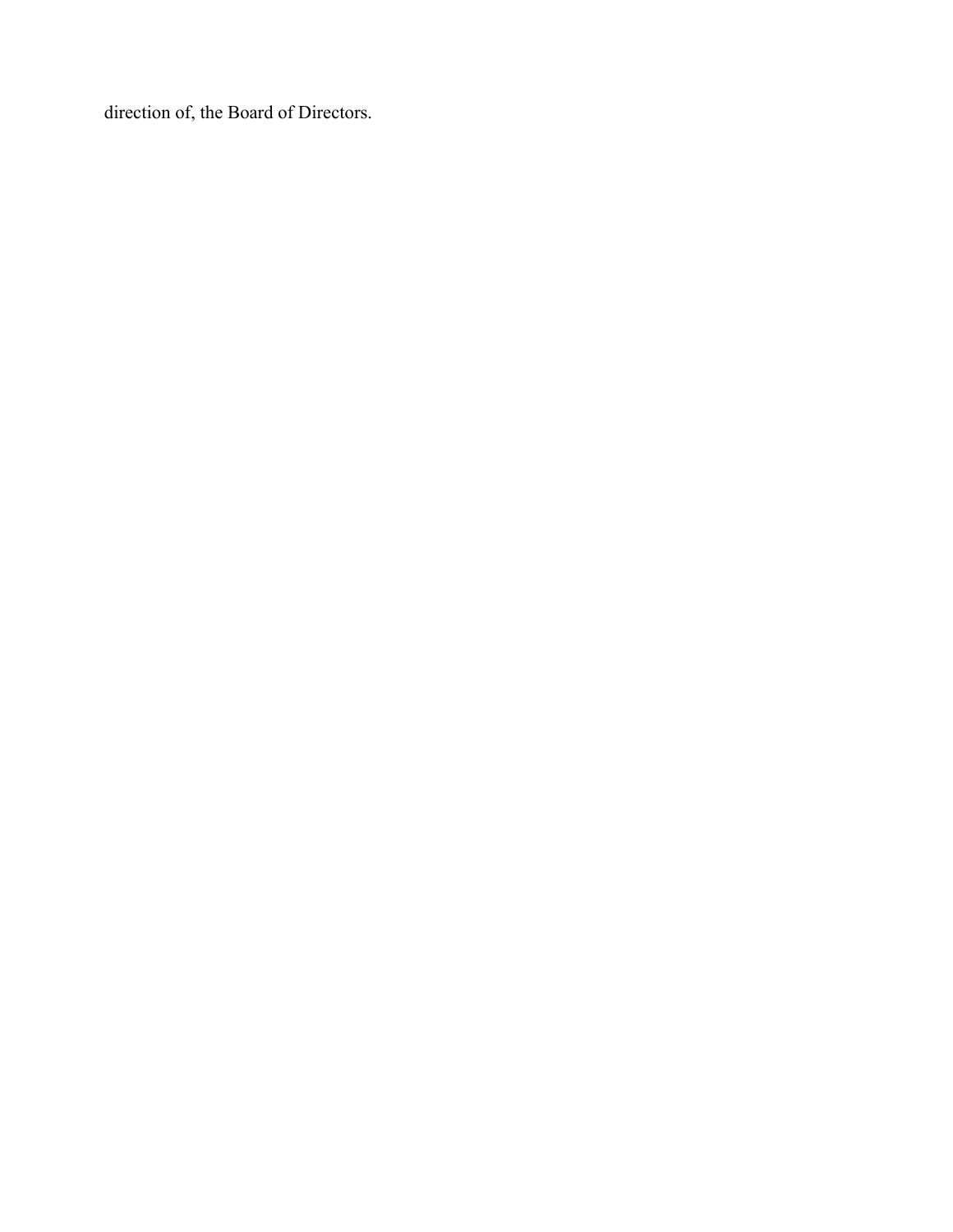### **Section 4. Duties**

It shall be the duty of the Directors to:

- Perform any and all duties imposed on them collectively or individually by law, by the Articles of Incorporation, or by these Bylaws;
- Appoint and remove, employ and discharge, and, except as otherwise provided in these Bylaws, prescribe the duties and fix the compensation, if any, of all Officers (as defined below), agents, and employees of the Corporation;
- Supervise all Officers, agents, and employees of the Corporation to assure that their duties are performed properly;
- Meet at such times and places as required by these Bylaws; and
- Register their addresses with the Secretary of the Corporation.

### **Section 5. Compensation**

Directors shall serve without compensation as Director. However, Directors shall be allowed reasonable advance payment of expenses to be incurred, or reimbursement of expenses incurred, in the performance of their duties. Any compensation paid to Directors for services outside of serving as Director shall be approved in advance in accordance with the Corporation's conflict of interest policy, as set forth in Article 9 of these Bylaws.

### **Section 6. Place of Meetings**

Meetings shall be held at the principal office of the Corporation or other location agreed to by the Board of Directors.

# **Section 7. Meetings**

Meetings of the Board of Directors shall be held at least six times during the calendar year, at dates and times to be agreed to by the Board of Directors. The Board of Directors shall publish the board meeting schedule at the first Board of Director's meeting held on or after September 1<sup>st</sup> of each year.

# **Section 8. Quorum for Meetings**

A quorum shall consist of a majority of the members of the Board of Directors.

Except as otherwise provided under the law, the Articles of Incorporation or these Bylaws, no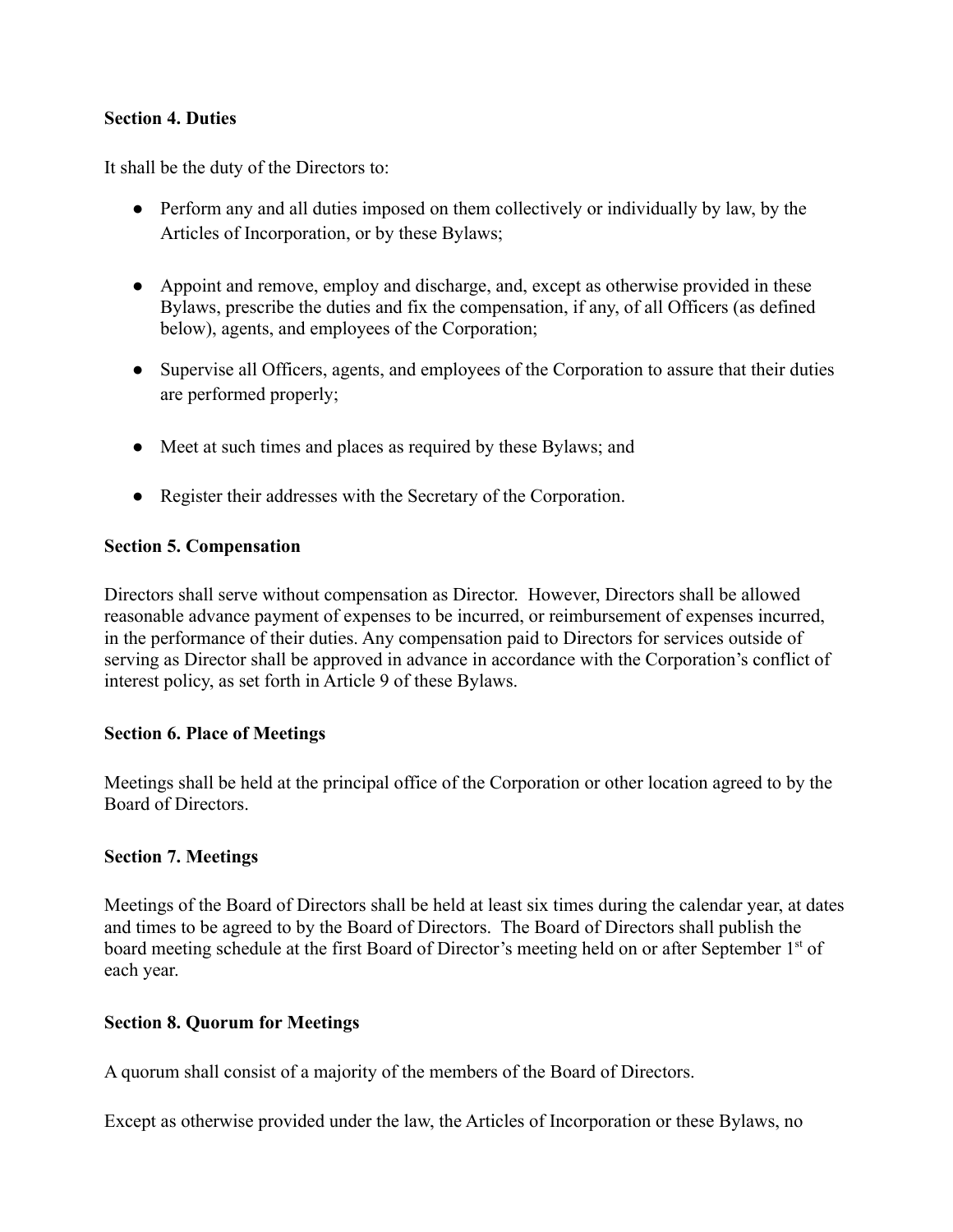business shall be considered by the Board of Directors at any meeting at which a quorum is not present.

Directors may attend meetings in person, telephonically and via other electronic means. Thus, when the majority of Directors meet in person, telephonically and/or via other electronic means, a quorum is present.

# **Section 9. Majority Action as Board Action**

Unless otherwise required by law, the Articles of Incorporation or these Bylaws, every action taken or decision made by a majority of the Directors present at a meeting duly held at which a quorum is present is an act of the Board of Directors.

### **Section 10. Conduct of Meetings**

Meetings of the Board of Directors shall be presided over by (i) an Executive Director, or if no such person has been so designated, or in his or her absence, (ii) by a Director chosen by a majority of the Directors present at the meeting. The Secretary shall act as secretary of all meeting of the Board of Directors, provided that, in his or her absence, the presiding officer shall appoint another person to act as secretary of the meeting.

### **Section 11. Informal Action**

Any action required or permitted to be taken by the Board of Directors at a meeting may be taken without a meeting if consent in writing, setting forth the action so taken, is agreed to by a quorum. For purposes of this section, consent via e-mail transmission constitutes consent in writing. The intent of this provision is to allow the Board of Directors to use e-mail to approve actions.

# **Section 12. Vacancies and Elections**

Vacancies on the Board of Directors shall exist (i) on the expiration of a Director's term, (ii) on the death, resignation or removal of a Director, and (iii) whenever the number of authorized members of the Board of Directors is increased.

The Board of Directors shall elect one Director for each vacancy on the Board of Directors at the first Board of Director's meeting held on or after September  $1<sup>st</sup>$  of each year. Voting shall be by written ballot. Each Director shall cast one vote per candidate for each vacancy. The candidate receiving the highest number of votes for each vacancy shall be elected to serve on the Board of Directors.

At least one week prior to the election of Directors, a list of the eligible candidates shall be provided to the Membership of the Corporation.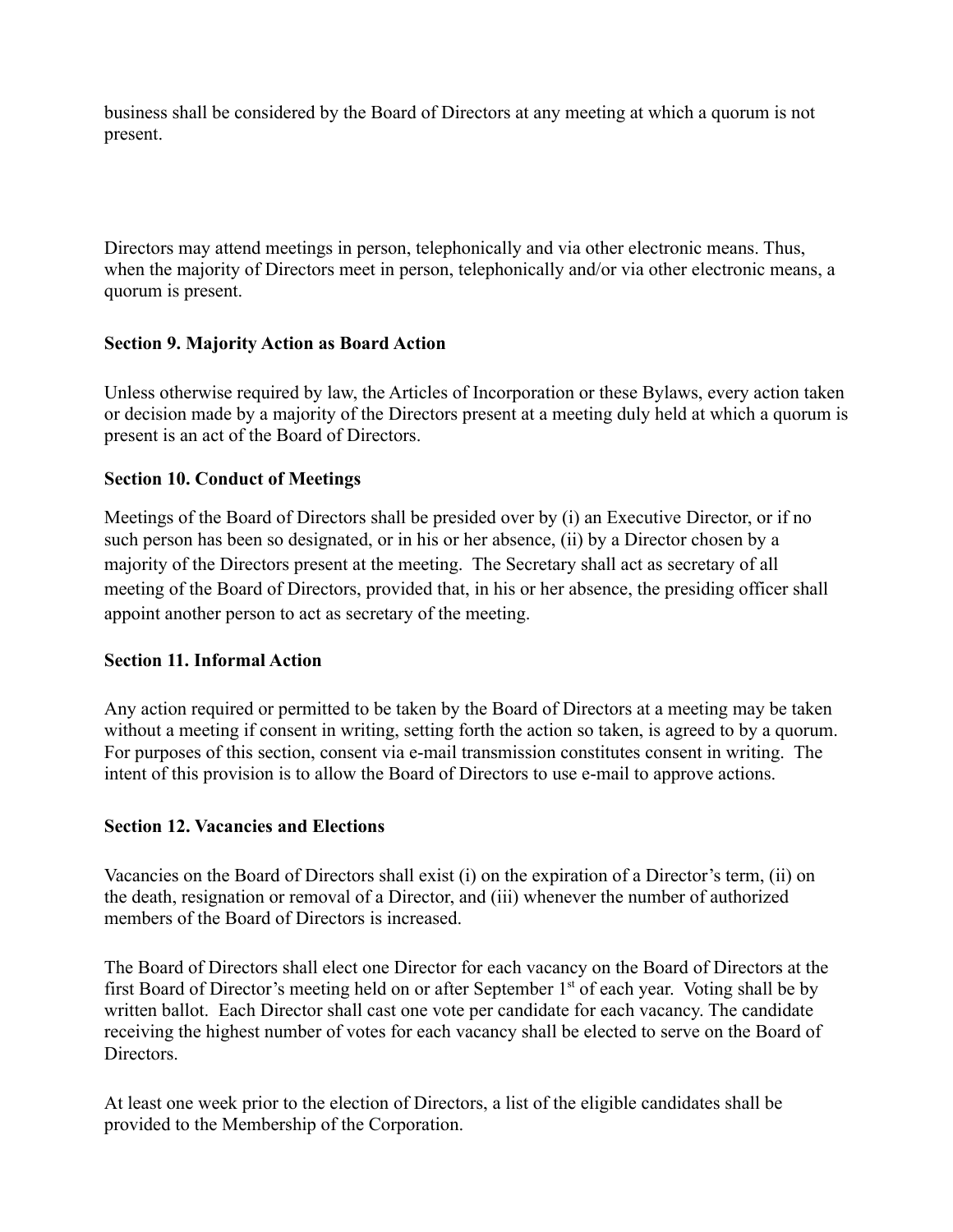Unless otherwise agreed to by a majority vote of the Board of Directors, each candidate for the Board of Directors shall have served at least one year on the Board of Directors or on the Advisory Board (as defined in these Bylaws).

A person elected to fill a vacancy on the Board of Directors shall hold office until the expiration of his or her term (as defined below) or until his or her death, resignation, or removal from office.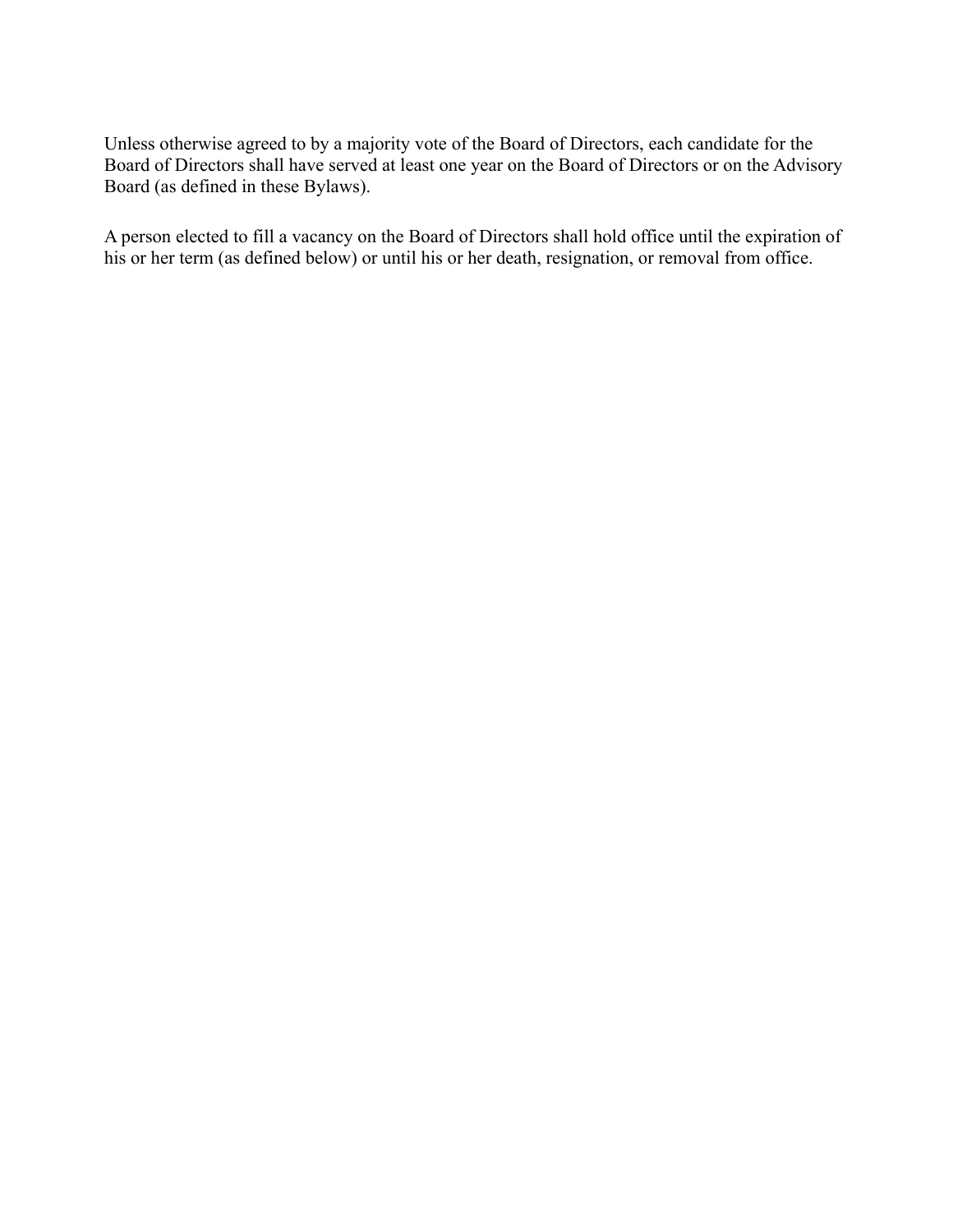# **Section 13. Term of Office, Resignation and Removal**

Each Director shall hold office for a period of two years.

Each Director may hold office for a plurality of terms, whether consecutive or otherwise, if duly elected under the provisions of these Bylaws.

Each Director may resign from the Board of Directors upon written notice thereto, for any reason prior to the expiration of the two-year term being served. To the extent possible, the resigning Director shall notify the Board of Directors of the intended resignation at least one month prior to resigning.

The Board of Directors may remove a Director from the Board of Directors by a majority vote, so long as the basis for doing so is consistent with the law and is reasonably related to preserving the Board of Directors' ability to carry out its functions hereunder. Bases for removing a Director that are reasonably related to preserving the Board of Directors' ability to carry out its functions hereunder include, without limitation, conduct which (i) adversely affects the operation or interests of the Corporation, or (ii) which creates a reasonable likelihood of same.

### **Section 14. Non-Liability of Directors**

The Directors shall not be personally liable for the debts, liabilities, or other obligations of the Corporation.

# **Section 15. Indemnification of Directors and Officers by Corporation**

The Directors and Officers of the Corporation shall be indemnified by the Corporation to the fullest extent permissible under the laws of this state.

### **Section 16. Insurance for Corporate Agents**

Except as otherwise provided under the law, the Board of Directors may authorize the purchase and maintenance of insurance on behalf of any agent of the Corporation (including a Director, Officer,

employee, or other agent of the Corporation) against liabilities asserted against or incurred by the agent in such capacity or arising out of the agent's status as such, whether or not the Corporation would have the power to indemnify the agent against such liability under the law, the Articles of Incorporation or these Bylaws.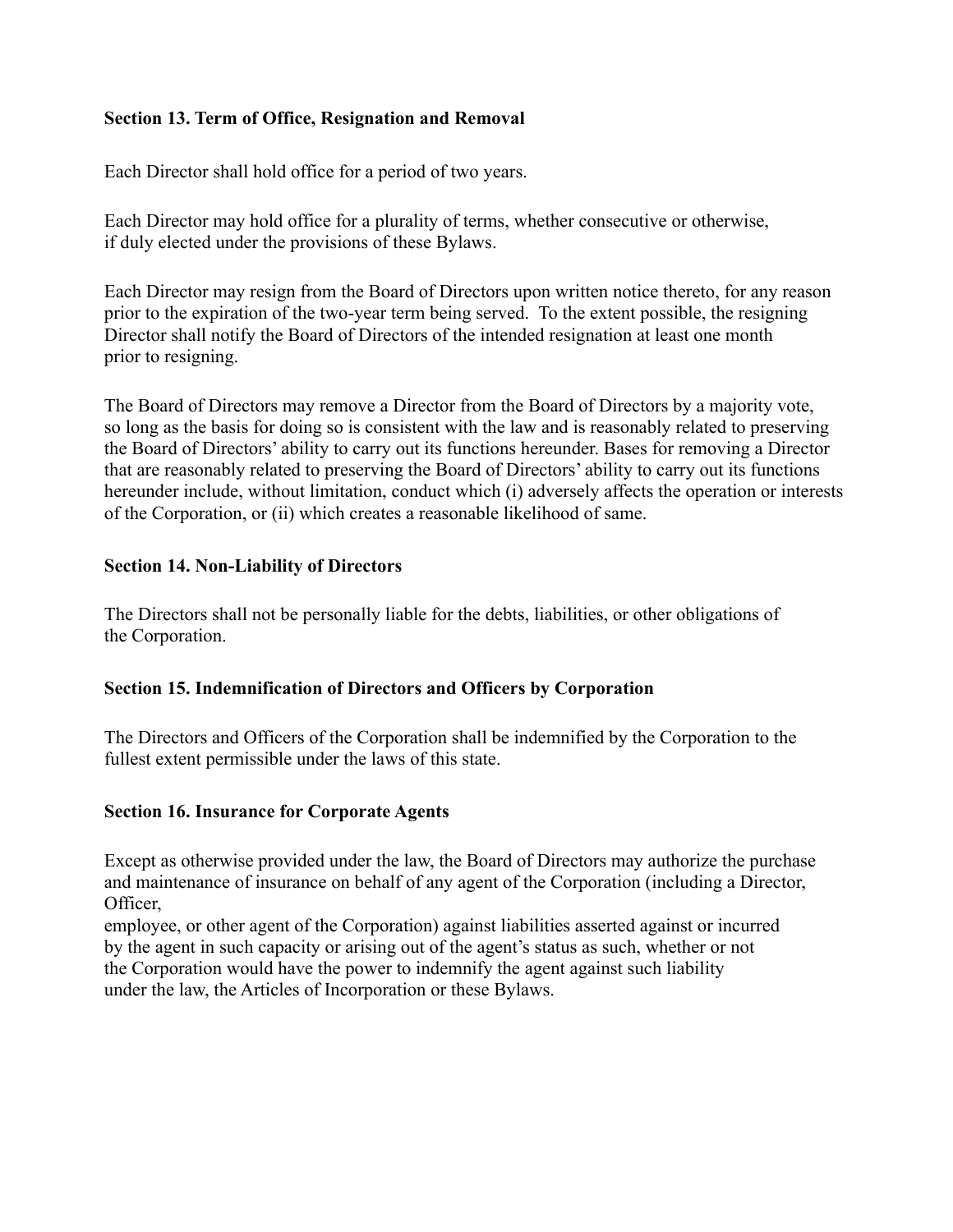# **Article 4 Officers**

### **Section 1. Designation of Officers**

The Officers of the Corporation shall be Executive Director, Treasurer and Secretary. and other such Officers with such titles as may be determined from time to time by the Board of Directors.

# **Section 2. Qualifications**

Any person may serve as an Officer of the Corporation, so long as that person (i) is of the age of majority in this state, and (ii) in the opinion of the Board of Directors, possesses the skills necessary to fulfill the duties required of that position, as set forth below.

# **Section 3. Elections and Term of Office**

The Board of Directors shall elect Officers at the first meeting of the Board of Directors on or after October 1st. Each Officer shall hold office until he or she resigns, or is removed, or is otherwise disqualified to serve, or until his or her successor shall be elected and qualified, whichever occurs first.

At least one week before the election of Officers, a list of the eligible candidates shall be provided to the Membership of the Corporation.

# **Section 4. Removal and Resignation**

Each Officer may resign from their position upon written notice thereto, for any reason. To the extent possible, the resigning Officer shall notify the Board of Directors of the intended resignation at least one month prior to resigning.

The Board of Directors may remove an Officer by a majority vote, so long as the basis for doing so is consistent with the law and is reasonably related to preserving the Board of Directors' ability to carry out its functions hereunder. Bases for removing an Officer that are reasonably related to preserving the Board of Directors' ability to carry out its functions hereunder include, without limitation, conduct which (i) adversely affects the operation or interests of the Corporation, and (ii) which creates a reasonable likelihood of same.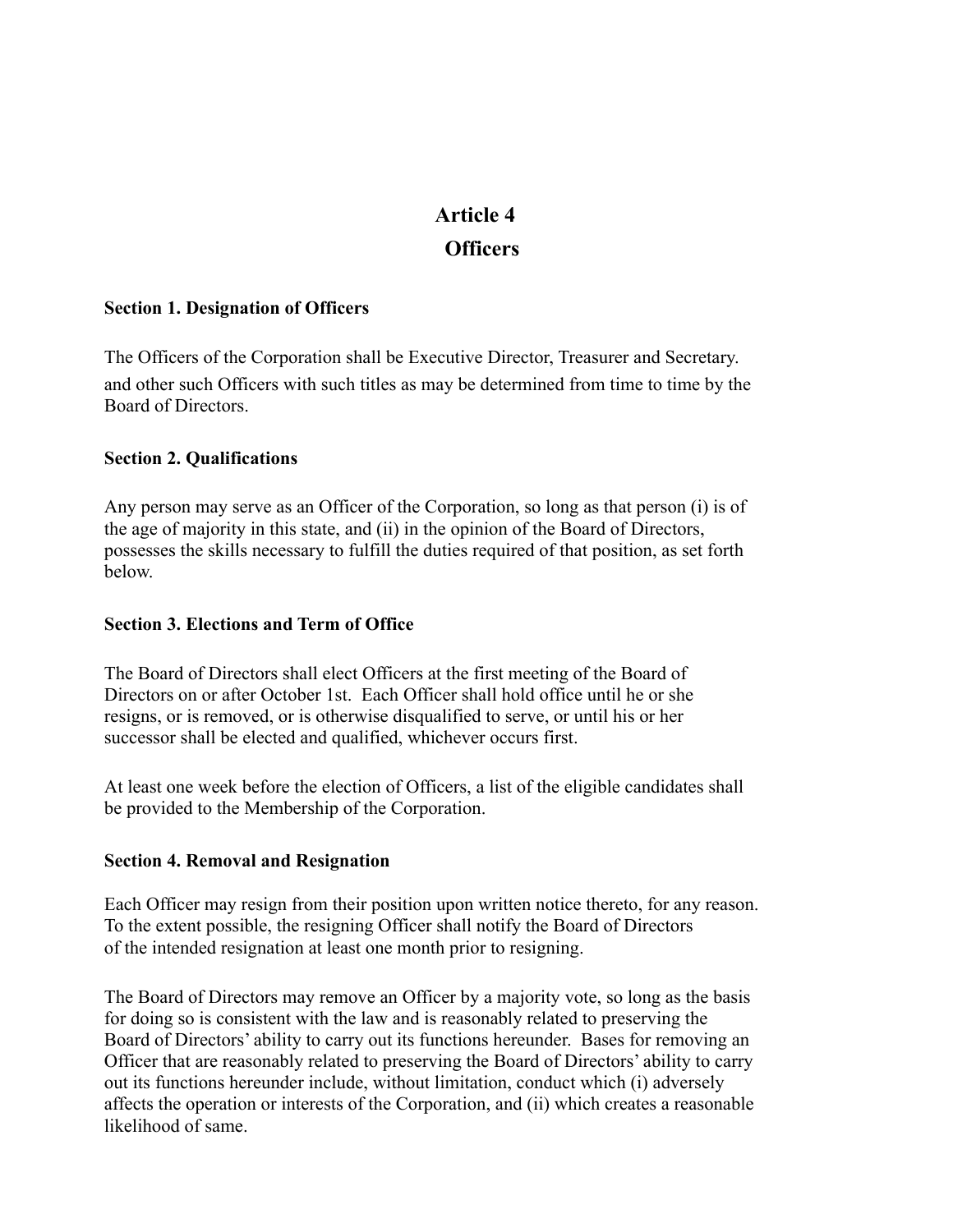### **Section 5. Vacancies**

Bylaws. In the event of a vacancy in any office, such vacancy may be filled temporarily by appointment by an Executive Director until such time the Board of Directors shall fill the vacancy.

The Board of Directors shall determine whether Vacancies occurring with respect to Officers appointed at the discretion of the Board of Directors are to be filled.

# **Section 6. Duties of Executive Director or Directors**

There may be co-Executive Directors. The Executive Director (s) shall be a member of the Board of Directors and shall, subject to the control of the Board of Directors, supervise and control the affairs of the Corporation and the activities of the Officers. He or she shall perform all duties incident to his or her office and such other duties as may be required by law, by the Articles of Incorporation, or by these Bylaws, or

which may be prescribed from time to time by the Board of Directors.

Except as otherwise expressly provided by law, by the Articles of Incorporation, or by these Bylaws, he or she shall, in the name of the Corporation, execute such deeds, mortgages, bonds, contracts, checks, or other instruments which may from time to time be authorized by the Board of Directors.

The Executive Director shall permanently assume the title of "Executive Director Emeritus" once he or she has completed his or her tenure as Executive Director, so long as (i) he or she is not presently serving a subsequent term as Executive Director and (ii) he or she is in good standing as determined by the Board of Directors. The Executive Director Emeritus shall, if he or she so desires, be entitled to permanently serve on the Advisory Board as defined herein. Bases for determining a lack of good standing include, without limitation, conduct by the Executive Director during or after his or her tenure which (i) adversely affects the operation or interests of the Corporation, or (ii) which creates a reasonable likelihood of same.

### **Section 7. Duties of Managing Director**

When the office of Managing Director is being served, the following powers, obligations and limitations shall apply to that office. In the absence of the Executive Director, or in the event of his or her inability or refusal to act, the Managing Director shall perform all the duties of the Executive Director. When so acting, the Managing Director shall have all the powers of, and be subject to all the restrictions on, the Executive Director. The Managing Director shall have other powers and perform such other duties as may be prescribed by law, the Articles of Incorporation, or these Bylaws, or as may be prescribed by the Board of Directors.

### **Section 8. Duties of Secretary**

The Secretary shall: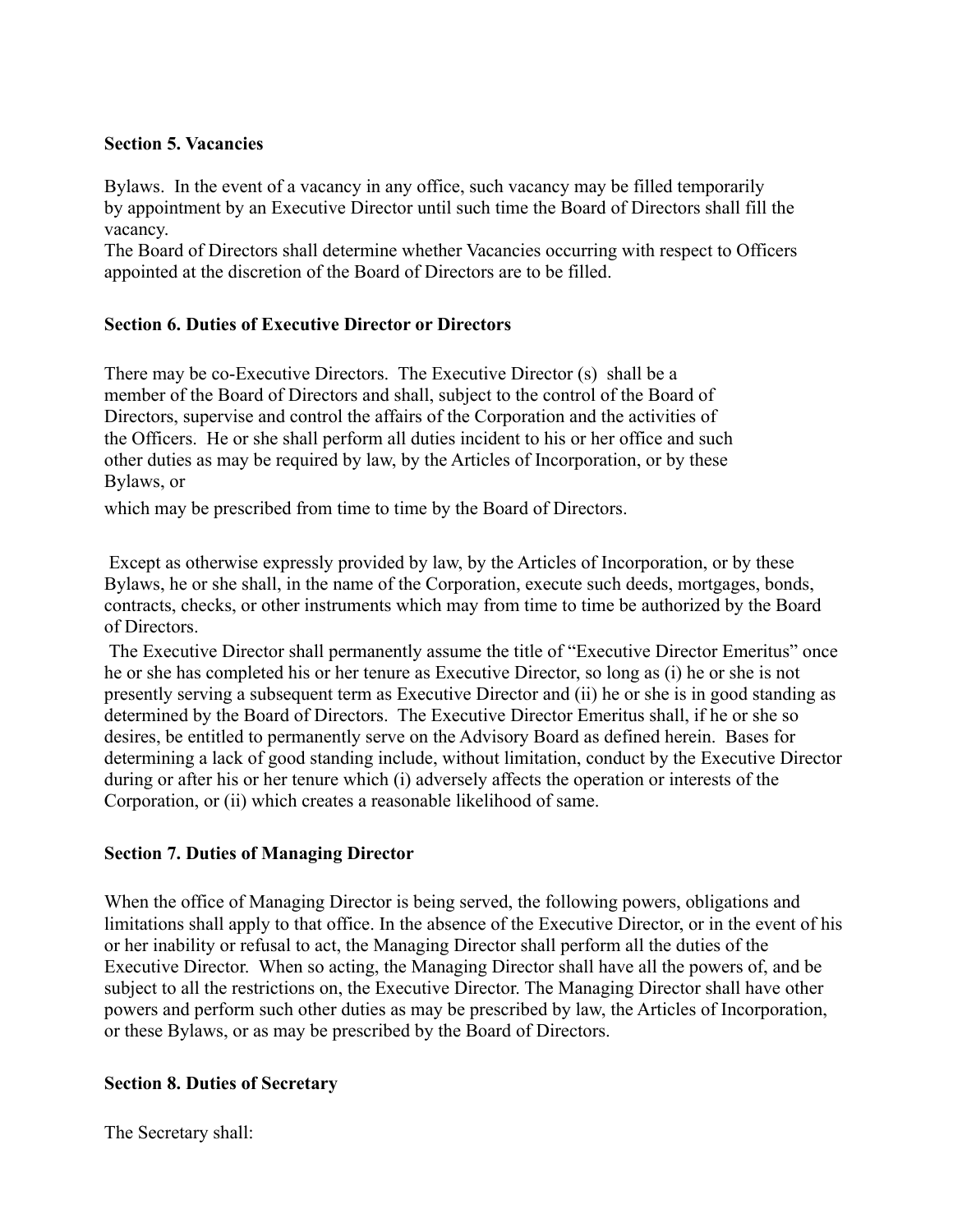- Certify and keep at the principal office of the Corporation the original, or a copy, of these Bylaws as amended or otherwise altered to date;
- Keep at the principal office of the Corporation, at such other place as the Board of Directors may determine, and/or electronically, as appropriate, a book of minutes of all meetings of the Board of Directors, and, if applicable, meetings of committees of Directors and other individuals, recording therein the time and place of holding, how called, how notice thereof was given, the names of those present or represented at the meeting, and the proceedings thereof;
- See that all notices are duly given in accordance with the provisions of these Bylaws or as required by law;
- Be custodian of the records and of the seal of the Corporation (if any, pursuant to these Bylaws) and affix the seal, as authorized by law or the provisions of these Bylaws, to duly executed documents of the Corporation;
- Keep at the principal office of the Corporation, and/or electronically, as appropriate, Membership records containing (i) the name and address of each Member, and (ii) for each Membership that has ended, the date on which such Membership ended;
- Exhibit at all reasonable times to any Director, or to his or her agent or attorney, on request therefor, the Bylaws, the Membership records, and the minutes of the proceedings of the Board of Directors; and
- In general, perform all duties incident to the office of secretary and such other duties as may be required by law, by the Articles of Incorporation, or by these Bylaws, or which may be assigned to him or her from time to time by the Board of Directors.
- The corporation may have co secretaries.

# **Section 9. Duties of Treasurer**

The Treasurer shall:

- Have charge and custody of, and be responsible for, all funds and securities of the Corporation, and deposit all such funds in the name of the Corporation in such banks, trust companies, or other depositories as shall be selected by the Board of Directors;
- Receive, and give receipt for, monies due and payable to the Corporation from any source whatsoever;
- Disburse, or cause to be disbursed, the funds of the Corporation as may be directed by the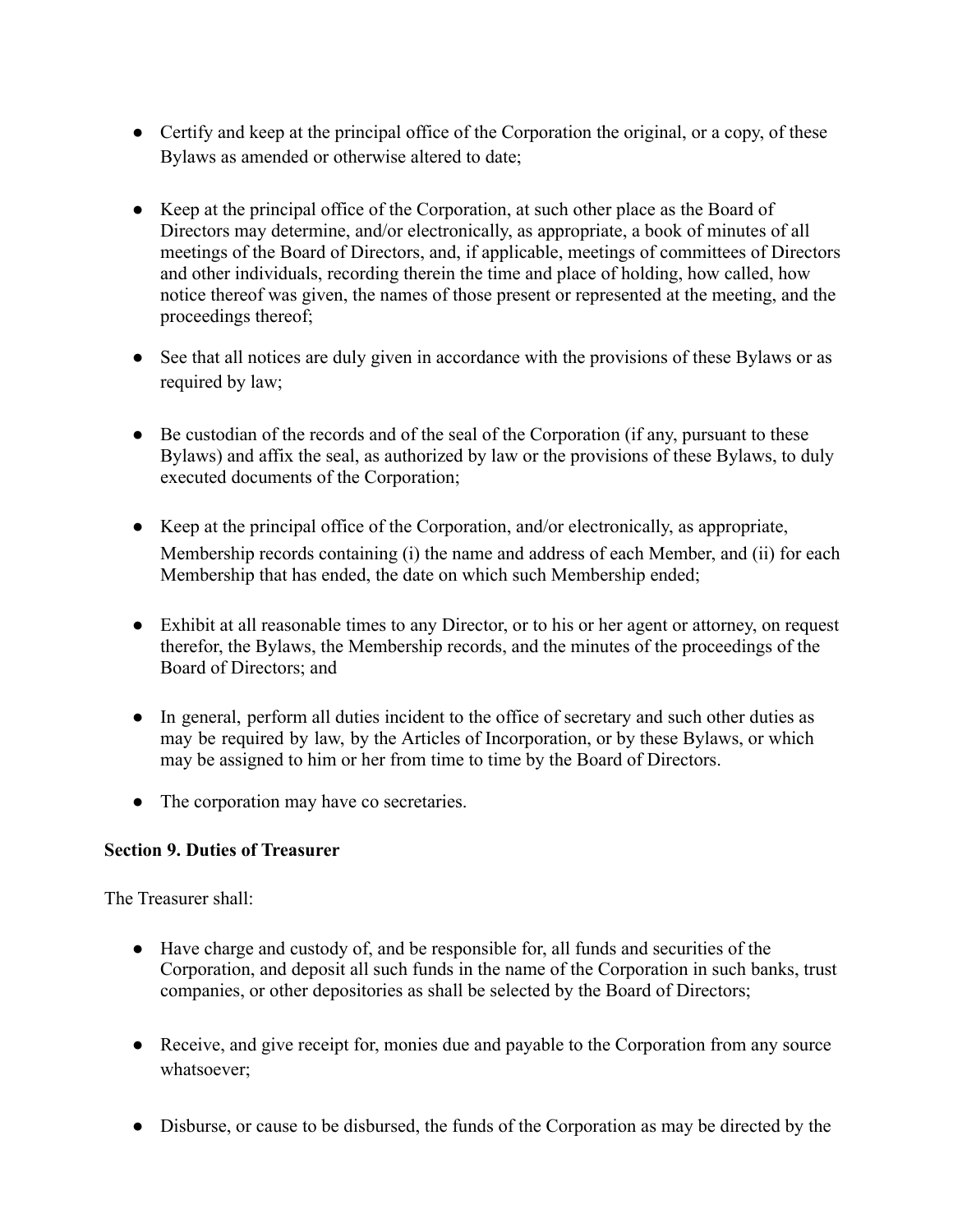Board of Directors, taking proper vouchers for such disbursements;

- Keep and maintain adequate and correct accounts of the Corporation's properties and business transactions, including accounts of its assets, liabilities, receipts, disbursements, gains, and losses;
- Exhibit at all reasonable times the books of account and financial records to any Director of the Corporation, or to his or her agent or attorney, on request therefor;
- Render to the Board of Directors, whenever requested, an account of any or all of his or her transactions as Treasurer and of the financial condition of the Corporation;
- Prepare, or cause to be prepared, and certify, or cause to be certified, the financial statements to be included in any required reports;
- In general, perform all duties incident to the office of treasurer and such other duties as may be required by law, by the Articles of Incorporation of the Corporation, or by these Bylaws, or which may be assigned to him or her from time to time by the Board of Directors; and
- With the approval of the Executive Director, or Managing Director when that office is being served, work in conjunction with, and/or delegate to, one or more Directors, Officers and others to execute any of the above duties.

### **Section 10. Compensation**

The salaries of the Officers, if any, shall be fixed from time to time by resolution of the Board of Directors. In all cases, any salaries received by Officers of the Corporation shall be reasonable and given in return for services actually rendered to or for the Corporation. All Officer salaries shall be approved in advance in accordance with the Corporation's conflict of interest policy, as set forth in these Bylaws.

# **Article 5 Committees**

The Corporation may have such committees as the Board of Directors may from time to time designate. These committees may consist of persons who are not also members of the Board of Directors and shall act in an advisory capacity to the Board of Directors.

# **Article 6**

# **Advisory Board**

The Board of Directors may, at its discretion, maintain a group of advisors ("Advisory Board").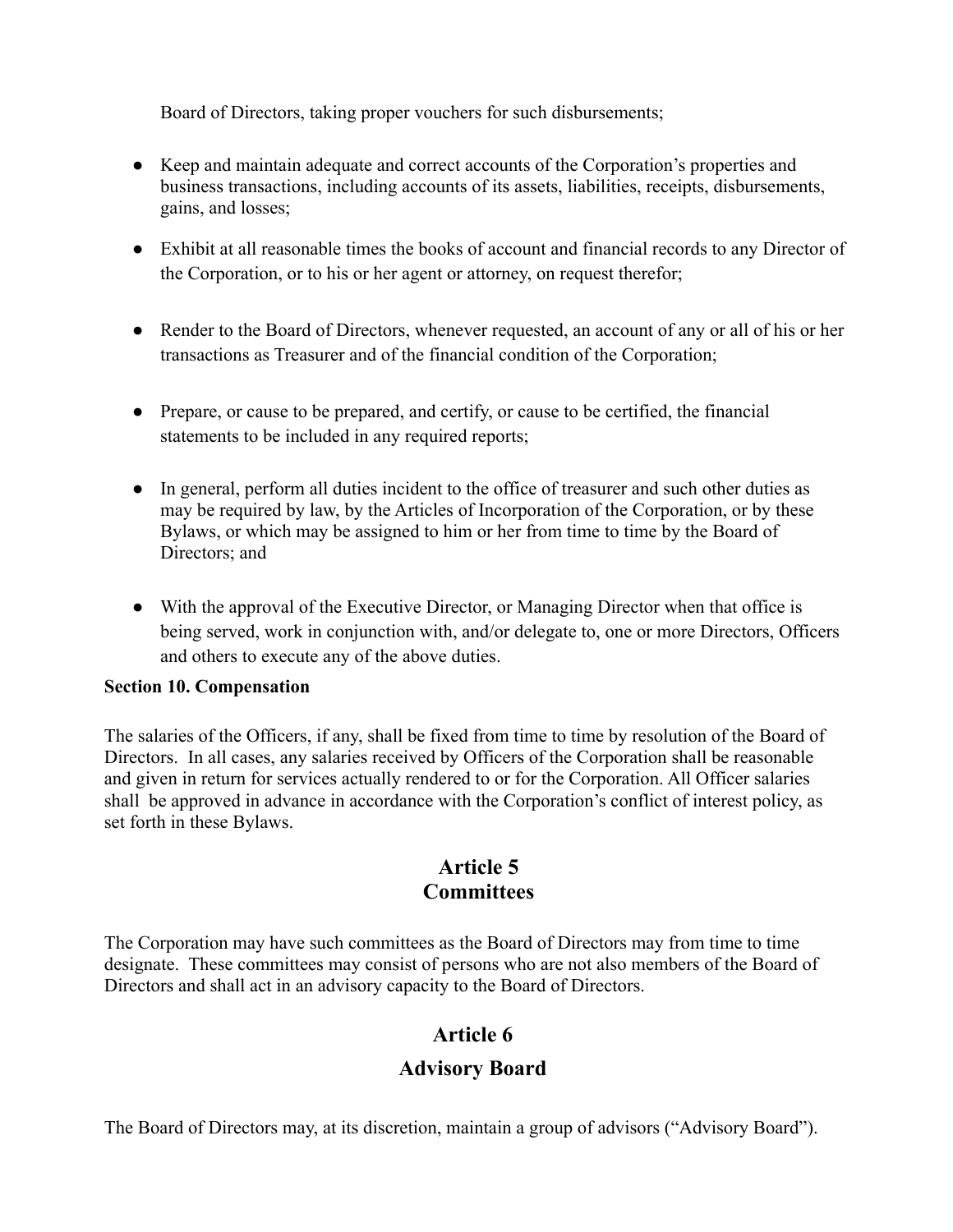Members of the Advisory Board shall be of the age of majority in this state.

The sole role of the Advisory Board shall be to advise, and perform certain tasks under the direction of, the Board of Directors. The Board of Directors shall, at its discretion, approve all candidates for the Advisory Board.

The Board of Directors may dissolve the Advisory Board for any reason.

The Board of Directors may remove an Advisory Board member by a majority vote, so long as the basis for doing so is consistent with the law and is reasonably related to preserving the Board of Directors' ability to carry out its functions hereunder. Bases for removing an Advisory Board member that are reasonably related to preserving the Board of Directors' ability to carry out its functions hereunder include, without limitation, conduct which (i) adversely affects the operation or interests of the Corporation, or (ii) which creates a reasonable likelihood of same.

The Advisory Board shall not constitute a committee for the purposes of these Bylaws.

# **Article 7 Execution of Instruments, Deposits, and Funds**

# **Section 1. Execution of Instruments**

The Board of Directors, except as otherwise provided in these Bylaws, may by resolution authorize any Officer or agent of the Corporation to enter into any contract or execute and deliver any instrument in the name of and on behalf of the Corporation, and such authority may be general or confined to specific instances. Unless so authorized, no Officer, agent, or employee shall have any power or authority to bind the Corporation by any contract or engagement or to pledge its credit or to render it liable monetarily for any purpose or in any amount.

# **Section 2. Deposits**

All funds of the Corporation shall be deposited from time to time to the credit of the Corporation in such banks, trust companies, or other depositories as the Board of Directors may select.

# **Section 3. Gifts**

The Board of Directors may accept on behalf of the Corporation any contribution, gift, bequest, or devise for the nonprofit purposes of the Corporation.

# **Article 8**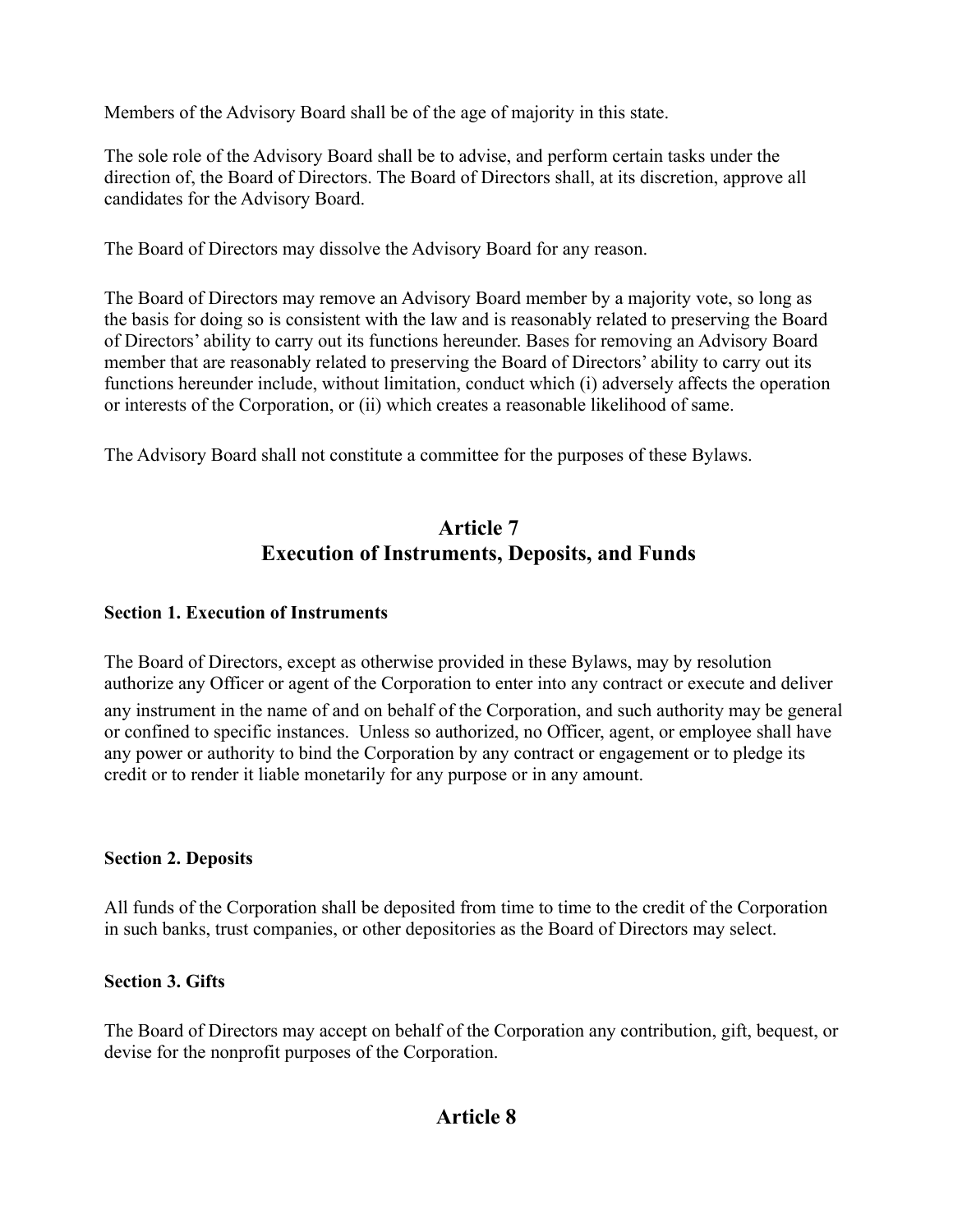# **Corporate Records, Reports, and Seal**

# **Section 1. Maintenance of Corporate Records**

The Corporation shall keep at its principal office, or electronically, as appropriate:

- Minutes of all meetings of Directors and committees of the Board of Directors, indicating the time and place of holding such meetings, how called, the notice given, and the names of those present and the proceedings thereof;
- Adequate and correct books and records of account, including accounts of its properties and business transactions and accounts of its assets, liabilities, receipts, disbursements, gains, and losses;
- A record of its Members, if any, indicating their names and addresses and, if applicable, the class of Membership held by each Member and the termination date of any Membership; and
- A copy of the Corporation's Articles of Incorporation and Bylaws as amended to date, which shall be open to inspection by the Members, if any, of the Corporation at all reasonable times.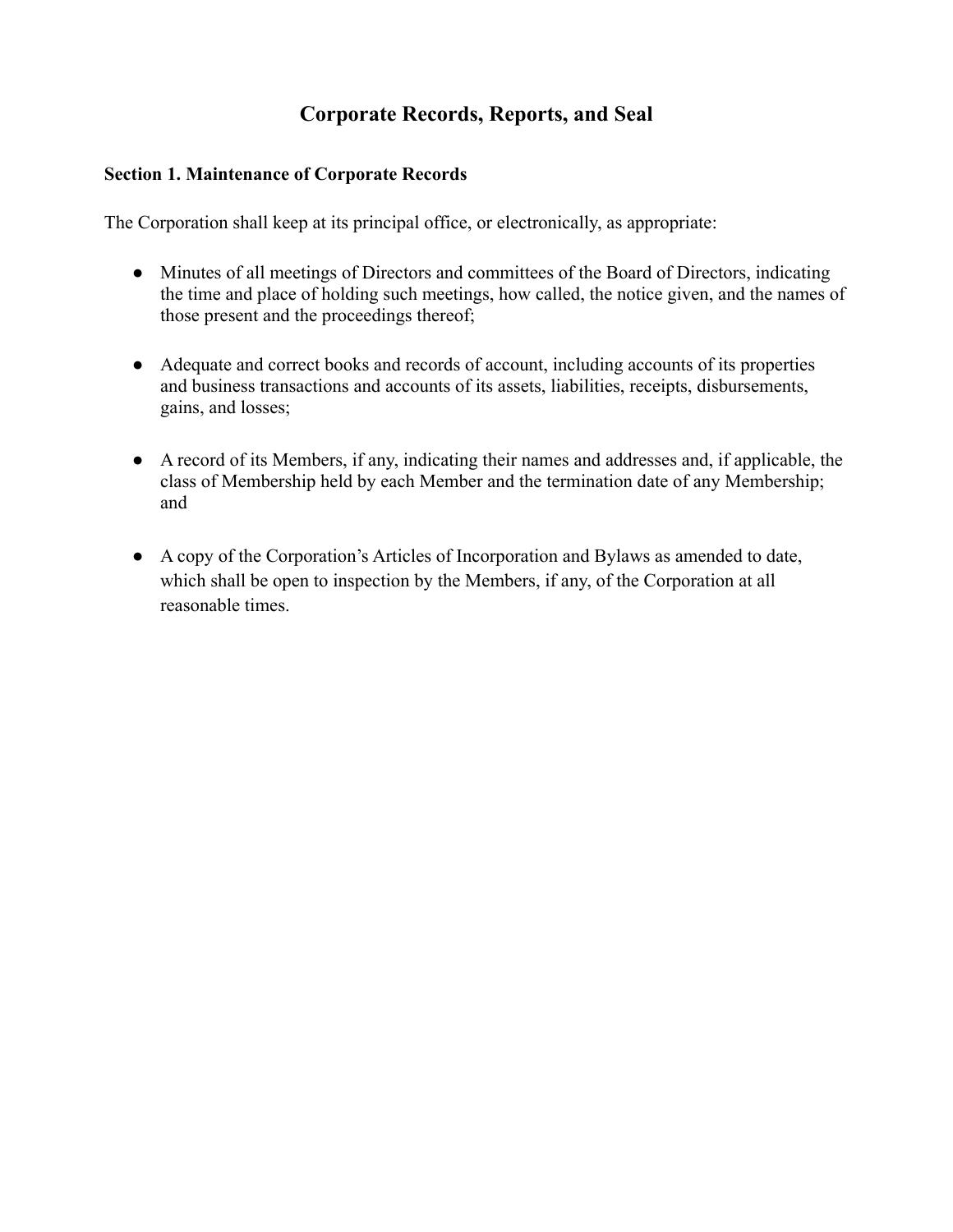#### **Section 2. Corporate Seal**

The Board of Directors may adopt, use, and at will alter, a corporate seal. Such seal shall be kept at the principal office of the Corporation. Failure to affix the seal to a corporate instrument, however, shall not affect the validity of any such instrument.

### **Section 3. Directors' Inspection Rights**

Each Director shall have the right at any reasonable time to (i) inspect and copy all books, records, and documents belonging to the Corporation, and (ii) to inspect the physical property of the Corporation, whether or not doing so is required under the Articles of Incorporation, other provisions of these Bylaws, or the law.

### **Section 4. Right to Copy and Make Extracts**

Any inspection under the provisions of this article may be made in person or by agent or attorney and the right to inspection shall include the right to copy and make extracts.

#### **Section 5. Periodic Report**

The Board of Directors shall cause any annual or periodic report required under law to be prepared and delivered to an office of this state or to the Members, if any, of the Corporation, to be so prepared and delivered within the time limits set by law.

# **Article 9 IRC 501(c)(3) Tax Exemption**

#### **Section 1. Limitations on Activities**

No substantial part of the activities of the Corporation shall be the carrying on of propaganda, or otherwise attempting to influence legislation (except as otherwise provided by Section 501(h) of the Internal Revenue Code), and the Corporation shall not participate in, or intervene in (including the publishing or distribution of statements), any political campaign on behalf of, or in opposition to, any candidate for public office.

Notwithstanding any other provisions of these Bylaws, the Corporation shall not carry out any activities prohibited to be carried out (a) by a Corporation exempt from federal income tax under Section 501(c)(3) of the Internal Revenue Code, or (b) by a Corporation, contributions to which are deductible under Section  $170(c)(2)$  of the Internal Revenue Code.

#### **Section 2. Prohibition of Private Inurement**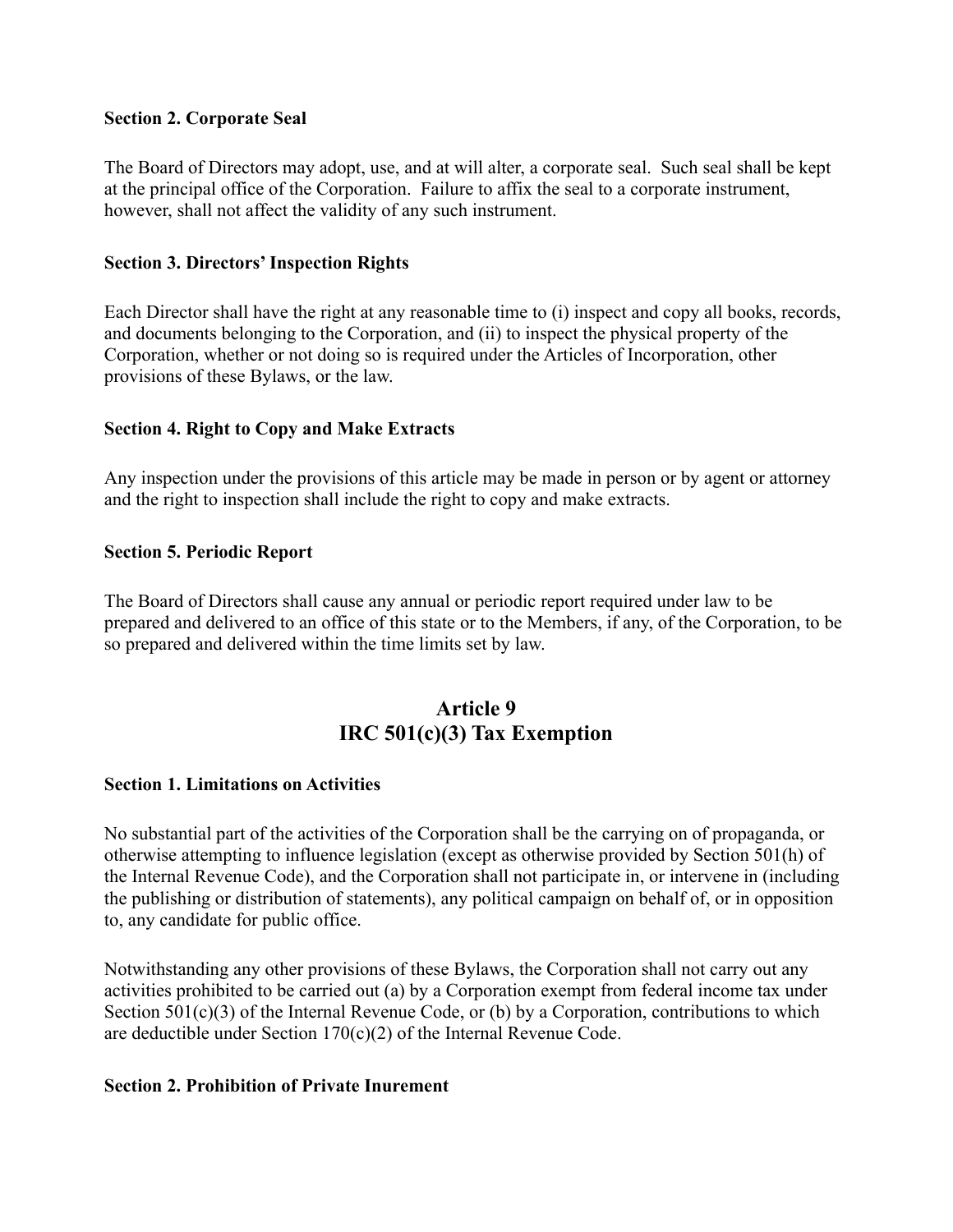No part of the net earnings of the Corporation shall inure to the benefit of, or be distributable to, its Members, Directors, Officers, or other private persons, except that the Corporation shall be authorized and empowered to pay reasonable compensation for services rendered and to make payments and distributions in furtherance of the purposes of the Corporation.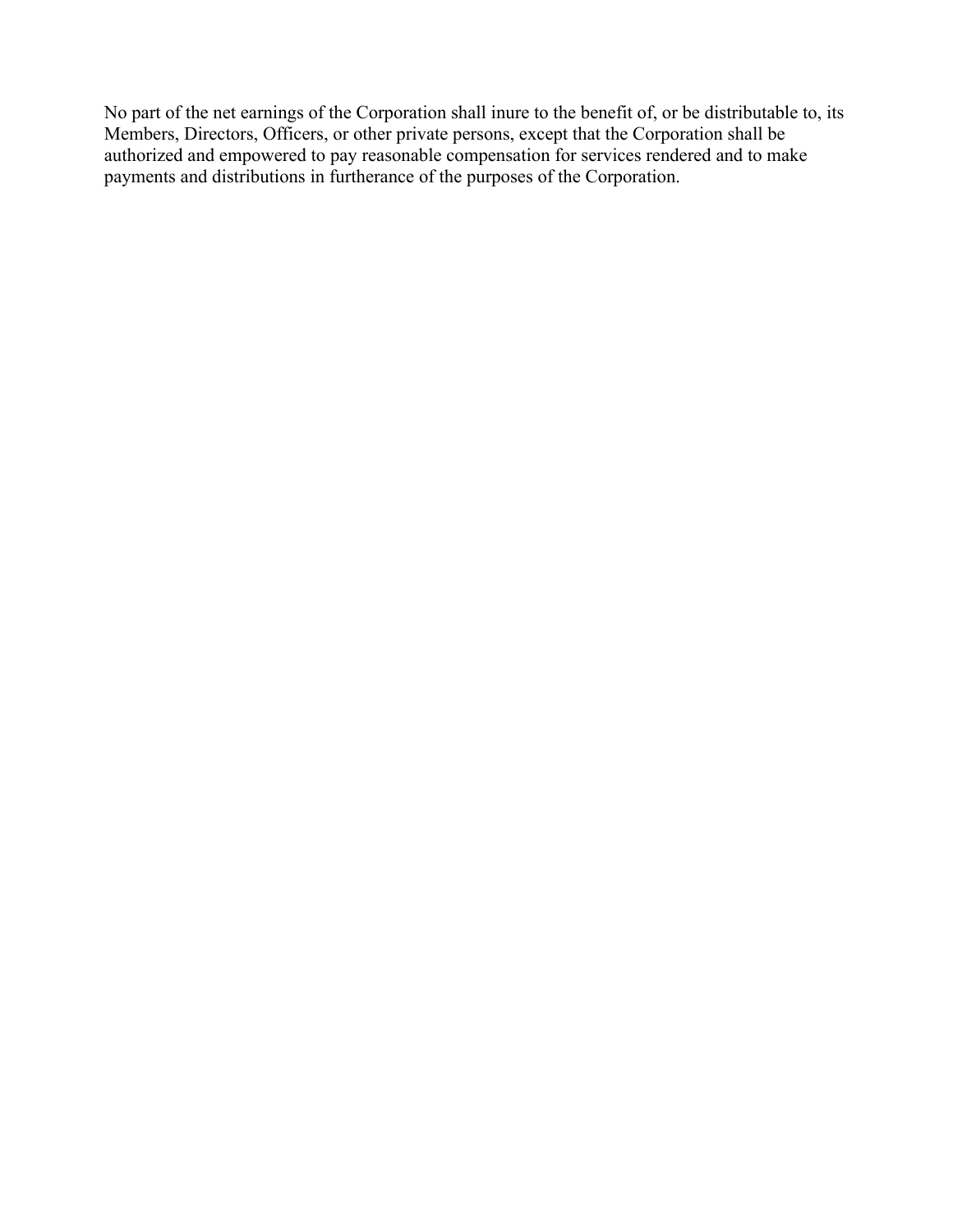### **Section 3. Distribution of Assets**

Upon the dissolution of the Corporation, its assets remaining after payment, or provision for payment, of all debts and liabilities of the Corporation, shall be distributed for one or more exempt purposes within the meaning of Section  $501(c)(3)$  of the Internal Revenue Code or shall be distributed to the federal government, or to a state or local government, for a public purpose. Such distribution shall be made in accordance with all applicable provisions of the laws of this state.

# **Section 4. Private Foundation Requirements and Restrictions**

In any taxable year in which the Corporation is a private foundation as described in Section 509(a) of the Internal Revenue Code, the Corporation (i) shall distribute its income for said period at such time and manner as not to subject it to tax under Section 4942 of the Internal Revenue Code; (ii) shall not engage in any act of self-dealing as defined in Section 4941(d) of the Internal Revenue Code; (iii) shall not retain any excess business holdings as defined in Section 4943(c) of the Internal Revenue Code; (iv) shall not make any investments in such manner as to subject the Corporation to tax under Section 4944 of the Internal Revenue Code; and (v) shall not make any taxable expenditures as defined in Section 4945(d) of the Internal Revenue Code.

# **Article 10 Conflict of Interest and Compensation Approval Policies**

# **Section 1. Purpose of Conflict of Interest Policy**

The purpose of this conflict of interest policy is to protect this tax-exempt Corporation's interest when it is contemplating entering into a transaction or arrangement that might benefit the private interest of an Officer or Director of the Corporation or any "disqualified person" as defined in Section 4958(f)(1) of the Internal Revenue Code and as amplified by Section 53.4958-3 of the IRS Regulations and which might result in a possible "excess benefit transaction" as defined in Section 4958(c)(1)(A) of the Internal Revenue Code and as amplified by Section 53.4958 of the IRS Regulations. This policy is intended to supplement but not replace any applicable state and federal laws governing conflict of interest applicable to nonprofit and charitable organizations.

# **Section 2. Definitions**

**a. Interested Person.** Any Director, Officer, person with Board of Directors-delegated powers, or any other person who is a "disqualified person" as defined in Section 4958(f)(1) of the Internal Revenue Code and as amplified by Section 53.4958-3 of the IRS Regulations, who has a direct or indirect financial interest, as defined below, is an interested person.

**b. Financial Interest.** A person has a financial interest if the person has, directly or indirectly, through business, investment, or family: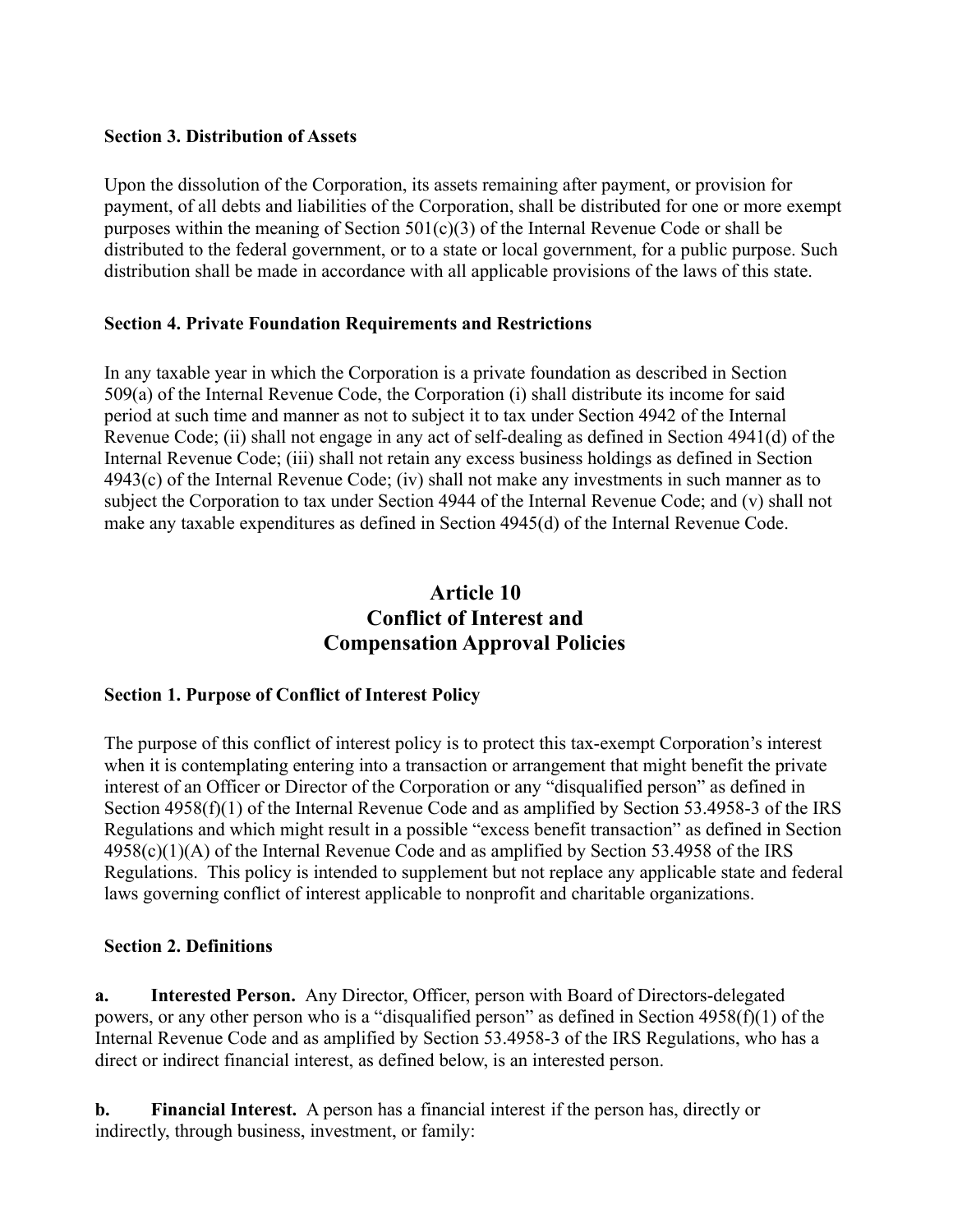- An ownership or investment interest in any entity with which the Corporation has a transaction or arrangement;
- A compensation arrangement with the Corporation or with any entity or individual with which the Corporation has a transaction or arrangement; or
- A potential ownership or investment interest in, or compensation arrangement with, any entity or individual with which the Corporation is negotiating a transaction or arrangement.

Compensation includes direct and indirect remuneration as well as gifts or favors that are not insubstantial.

A financial interest is not necessarily a conflict of interest. Under Section 3, paragraph B, a person who has a financial interest may have a conflict of interest only if the Board of Directors decides that a conflict of interest exists.

# **Section 3. Conflict of Interest Avoidance Procedures**

**a. Duty to Disclose.** In connection with any actual or possible conflict of interest, an interested person must disclose the existence of the financial interest and be given the opportunity to disclose all material facts to the Directors considering the proposed transaction or arrangement.

**b. Determining Whether a Conflict of Interest Exists.** After disclosure of the financial interest and all material facts, and after any discussion with the interested person, the remaining Directors shall decide if a conflict of interest exists.

**c. Procedures for Addressing the Conflict of Interest.** An interested person may make a presentation at the Board of Directors meeting, but after the presentation, he/she shall leave the meeting during the discussion of, and the vote on, the transaction or arrangement involving the possible conflict of interest.

If appropriate, the Board of Directors shall appoint a disinterested person or committee to investigate alternatives to the proposed transaction or arrangement.

After exercising due diligence, the Board of Directors shall determine whether the Corporation can obtain with reasonable efforts a more advantageous transaction or arrangement from a person or entity that would not give rise to a conflict of interest.

If a more advantageous transaction or arrangement is not reasonably possible under circumstances not producing a conflict of interest, the Board of Directors shall determine by a majority vote of the disinterested Directors whether the transaction or arrangement is in the Corporation's best interest, for its own benefit, and whether it is fair and reasonable. In conformity with the above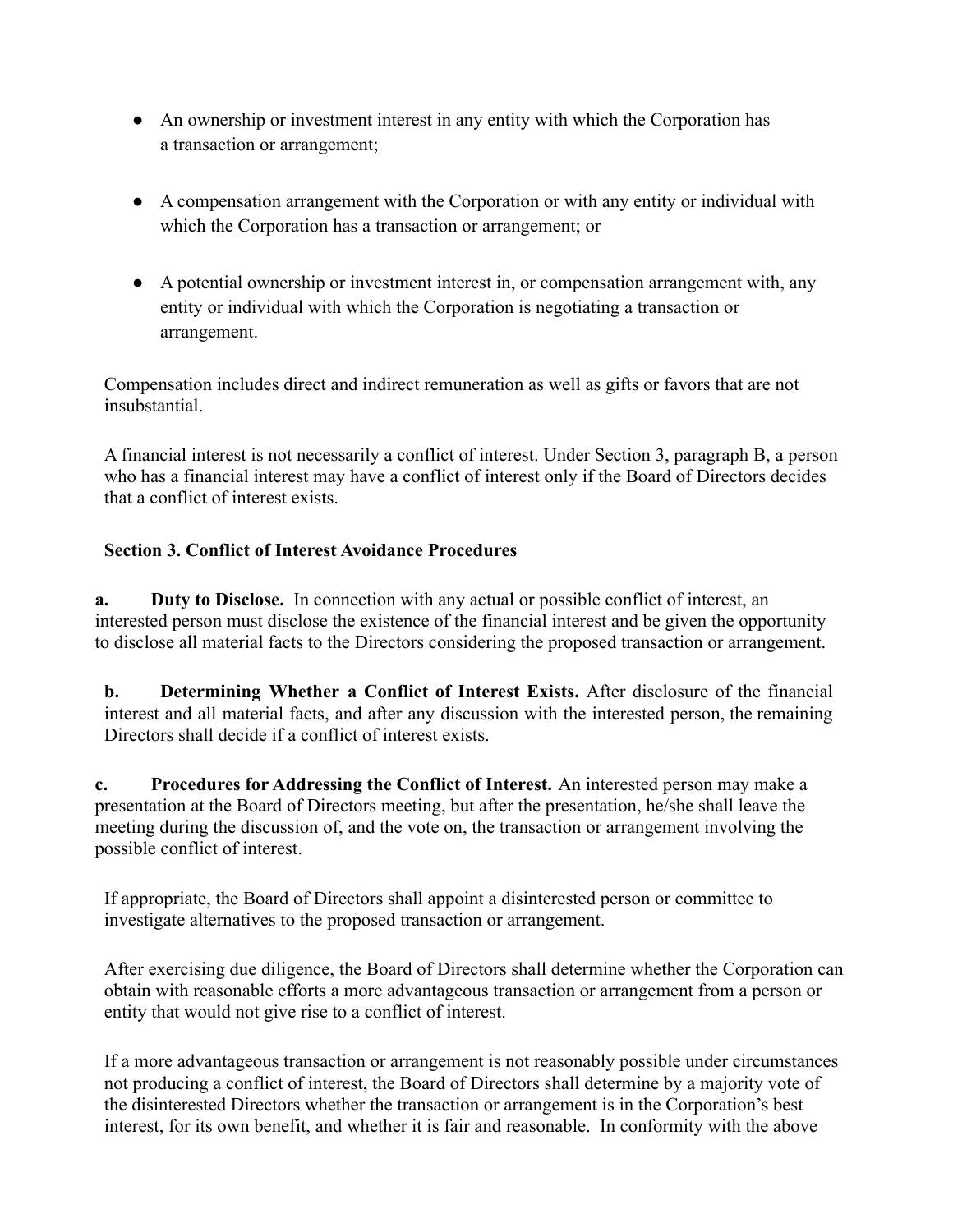determination, it shall make its decision as to whether to enter into the transaction or arrangement.

**d. Violations of the Conflicts of Interest Policy.** If the Board of Directors has reasonable cause to believe a Interested Person has failed to disclose actual or possible conflicts of interest, it shall inform the Interested Person of the basis for such belief and afford the Interested Person an opportunity to explain the alleged failure to disclose.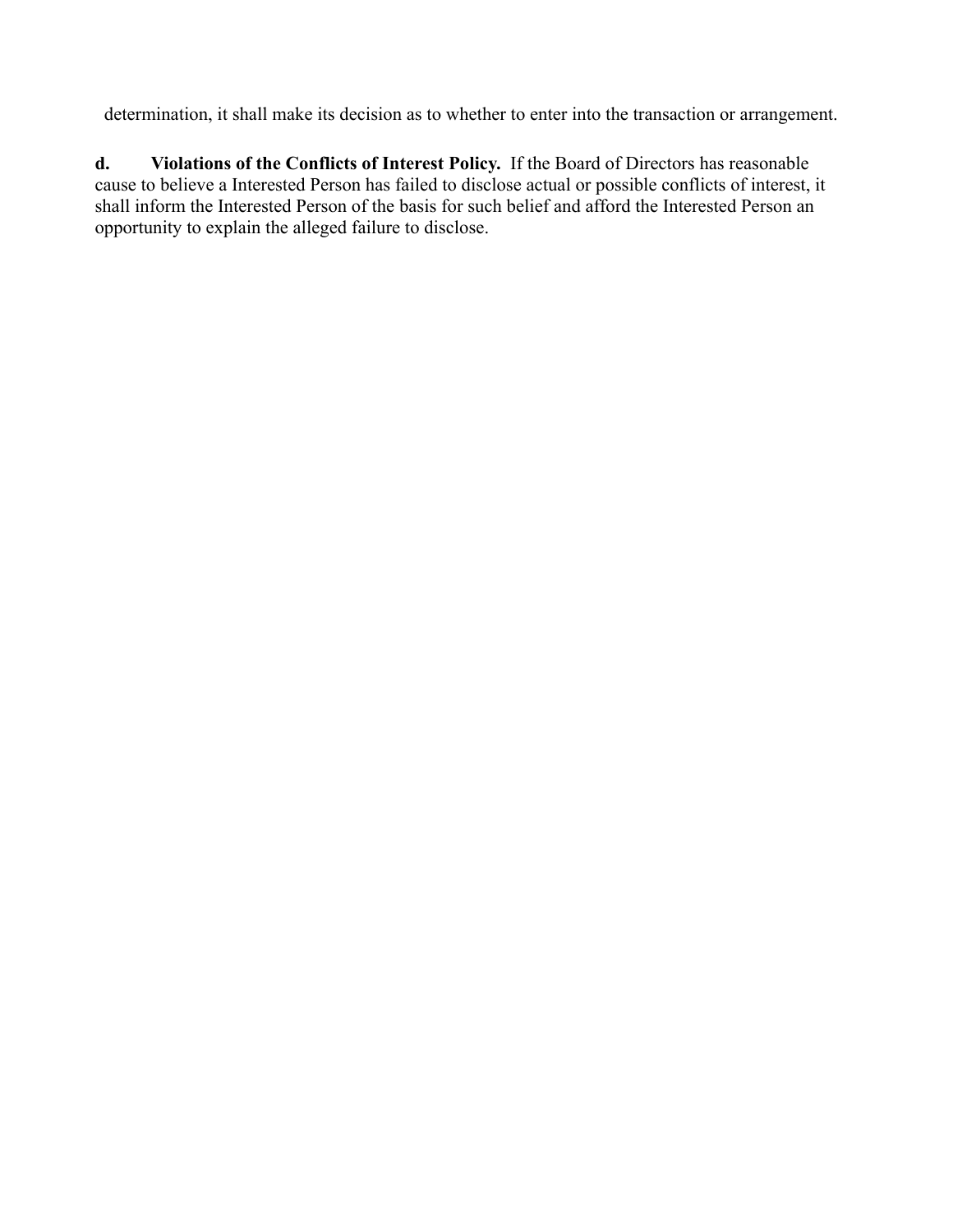If, after hearing the Interested Person's response and after making further investigation as warranted by the circumstances, the Board of Directors determines the Interested Person has failed to disclose an actual or possible conflict of interest, it shall take appropriate disciplinary and corrective action including, without limitation, removal from the Board of Directors.

# **Section 4. Records of Board of Directors Proceedings**

The minutes of meetings of the Board of Directors shall contain:

- The names of the persons who disclosed or otherwise were found to have a financial interest in connection with an actual or possible conflict of interest, the nature of the financial interest, any action taken to determine whether a conflict of interest was present, and the Board of Directors' decision as to whether a conflict of interest in fact existed.
- The names of the persons who were present for discussions and votes relating to the transaction or arrangement, the content of the discussion, including any alternatives to the proposed transaction or arrangement, and a record of any votes taken in connection with the proceedings.

### **Section 5. Annual Statements**

Each Director and Officer shall annually sign a statement which affirms such person:

- has received a copy of the conflicts of interest policy;
- has read and understands the policy;
- has agreed to comply with the policy; and
- understands that the Corporation is charitable and that, in order to maintain its federal tax exemption, it must engage primarily in activities which accomplish one or more of its taxexempt purposes.

### **Section 6. Periodic Reviews**

To ensure the Corporation operates in a manner consistent with charitable purposes and does not engage in activities that could jeopardize its tax-exempt status, periodic reviews shall be conducted. The periodic reviews shall, at a minimum, include the following subjects:

• Whether compensation arrangements and benefits are reasonable, based on competent survey information, and the result of arm's-length bargaining; and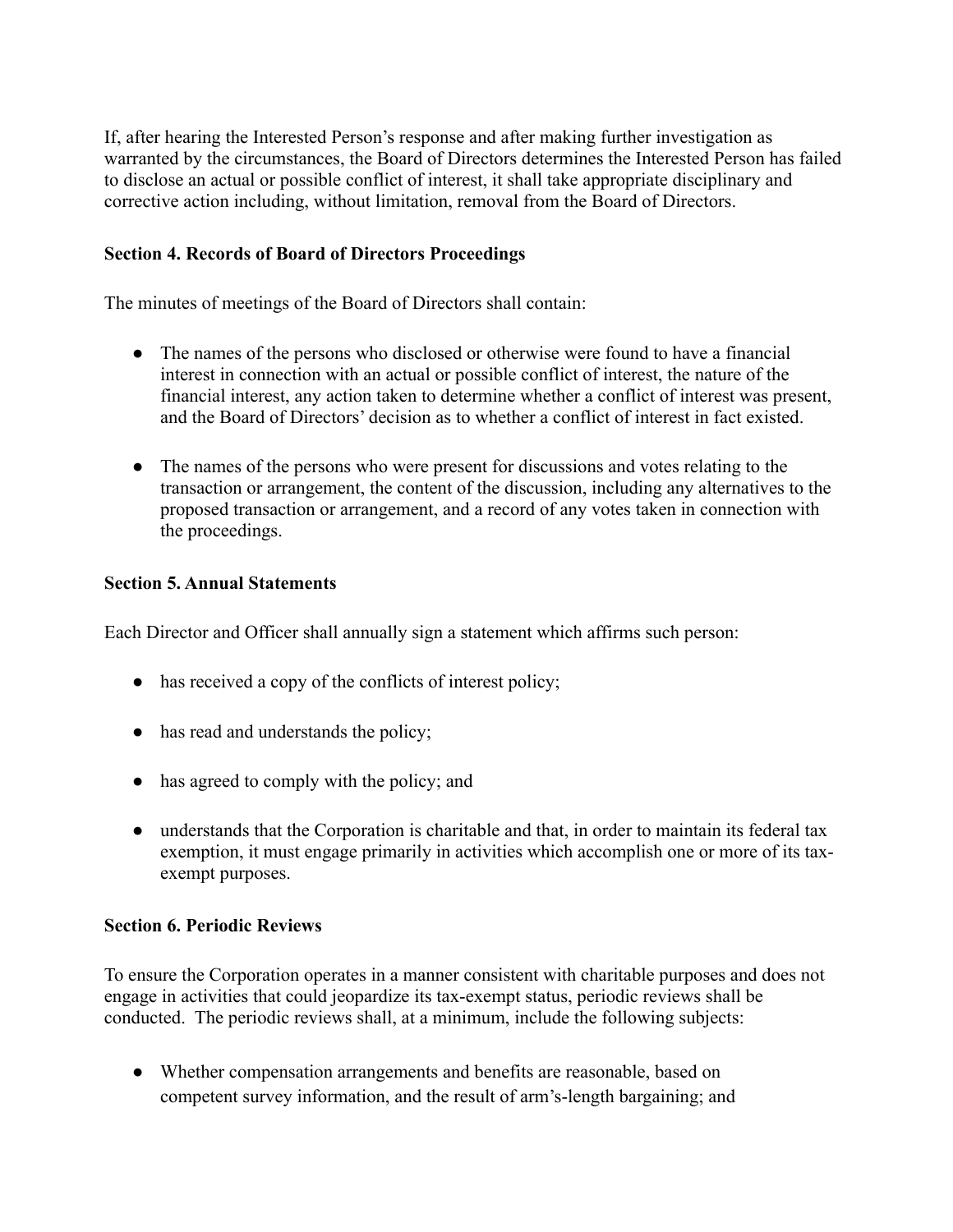● Whether partnerships, joint ventures, and arrangements with management organizations conform to the Corporation's written policies, are properly recorded, reflect reasonable investment or payments for goods and services, further charitable purposes, and do not result in inurement, impermissible private benefit, or in an excess benefit transaction.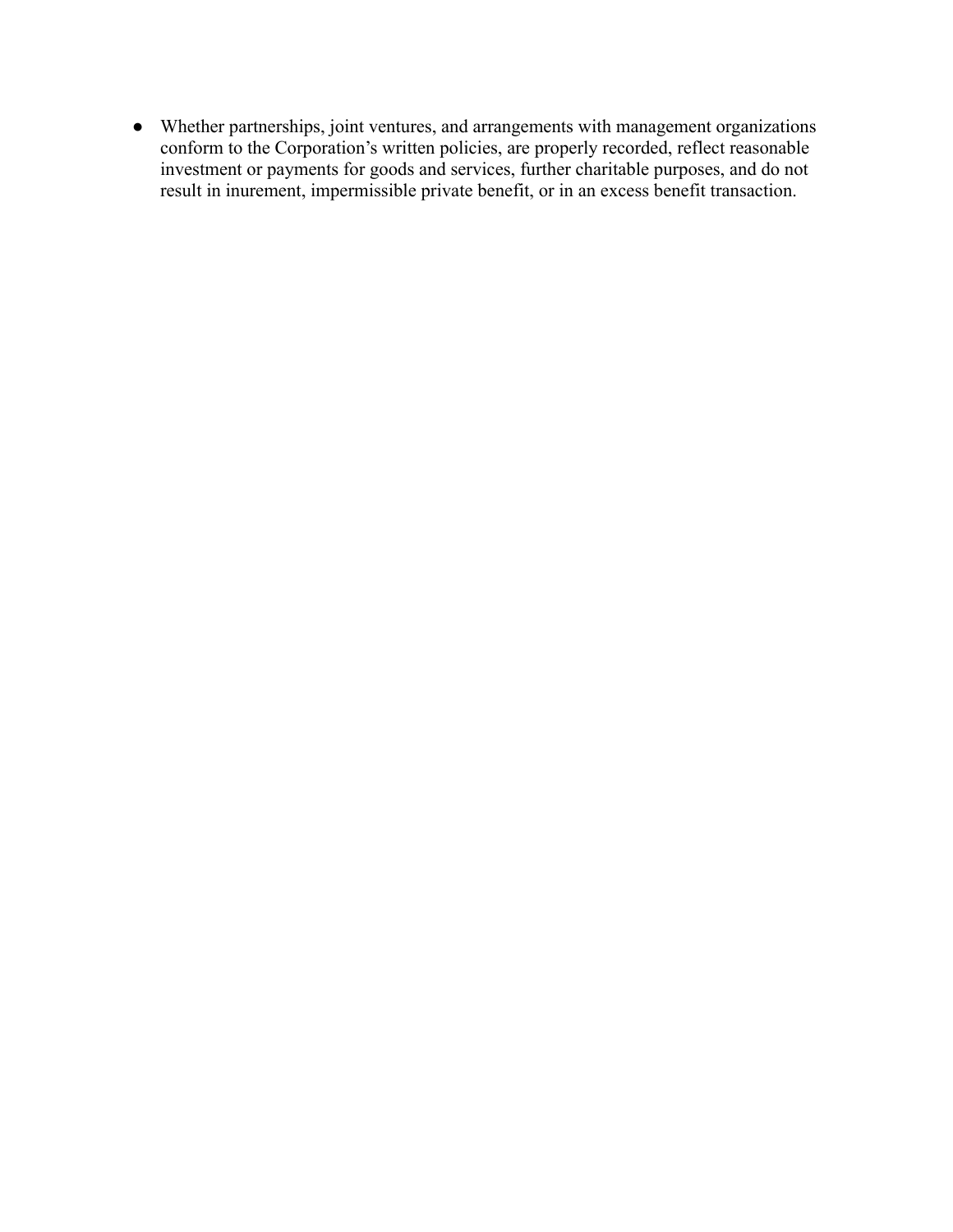### **Section 7. Use of Outside Experts**

When conducting the periodic reviews as provided for in this Article, the Corporation may, but need not, use outside experts. If outside experts are used, their use shall not relieve the Board of Directors of its responsibility for ensuring that periodic reviews are conducted.

# **Article 11 Amendment of Bylaws**

Except as otherwise specified under the law or the Articles of Incorporation, the Board of Directors may alter, amend or repeal these Bylaws, and may adopt new Bylaws.

# **Article 12 Nondiscrimination Policy; Financial and IRS Documents; Construction and Terms**

#### **Section 1. Nondiscrimination Policy**

The Officers, Directors, committee members, employees, and persons served by this Corporation shall be selected entirely on a nondiscriminatory basis with respect to age, sex, race, religion, national origin, and sexual orientation. It is the policy of the Corporation not to discriminate on the basis of race, creed, ancestry, marital status, gender, sexual orientation, age, physical disability, veteran's status, political service or affiliation, color, religion, or national origin.

#### **Section 2. Financial and IRS Documents**

Upon request, the Corporation shall provide its Internal Revenue Service Forms 990, 990-T, and Form 1023. (whichever are applicable), Bylaws, conflict of interest policy, and financial statements to members of the general public for inspection free of charge.

#### **Section 3. Construction and Terms**

If there is any conflict between the provisions of these Bylaws and the Articles of Incorporation of the Corporation, the provisions of the Articles of Incorporation shall govern.

Should any of the provisions or portions of these Bylaws be held unenforceable or invalid for any reason, the remaining provisions and portions of these Bylaws shall be unaffected by such holding.

All references in these Bylaws to the Articles of Incorporation shall be to the Articles of Incorporation, articles of organization, certificate of incorporation, organizational charter,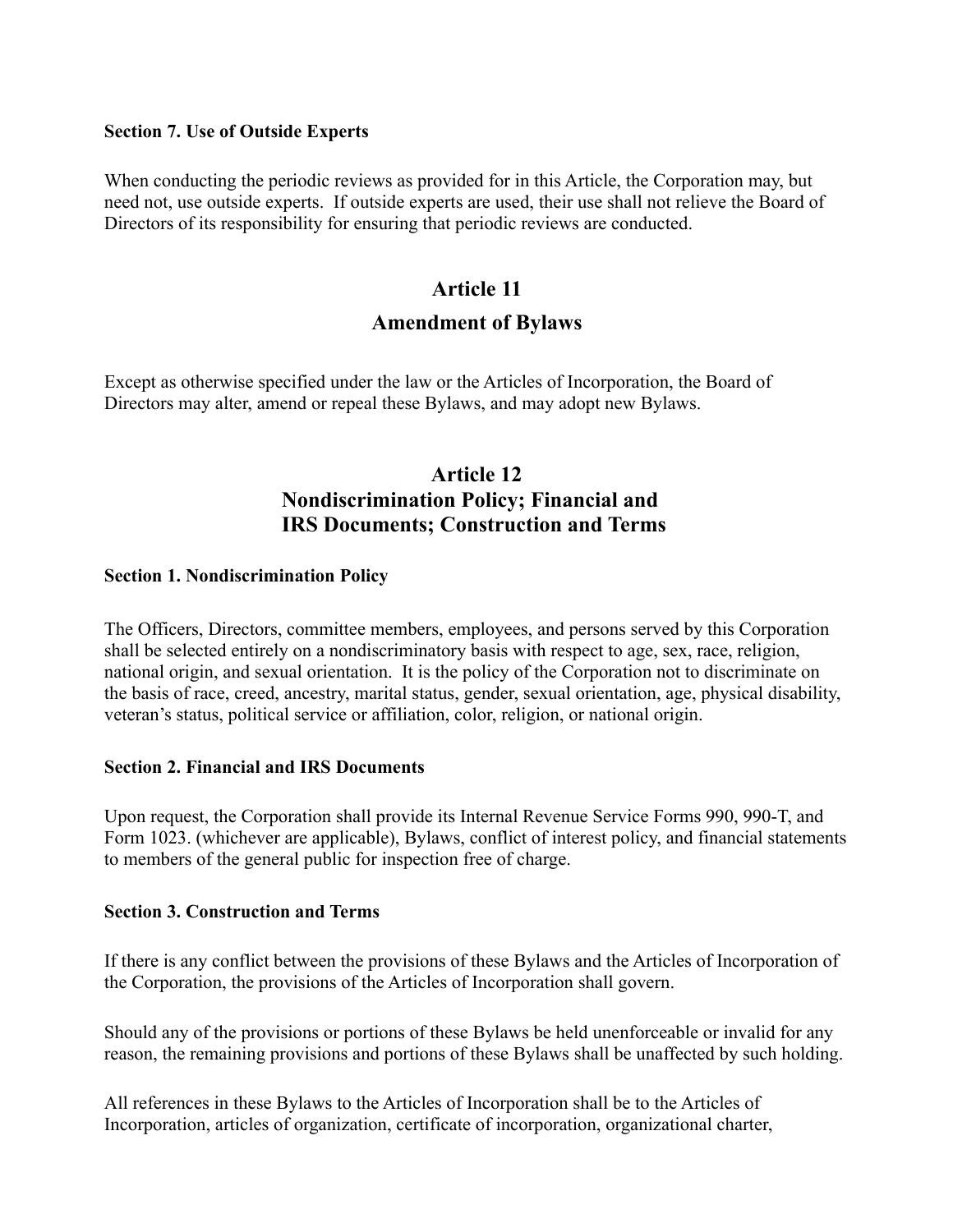corporate charter, or other founding document of the Corporation filed with an office of this state and used to establish the legal existence of the Corporation.

All references in these Bylaws to a section or sections of the Internal Revenue Code shall be to